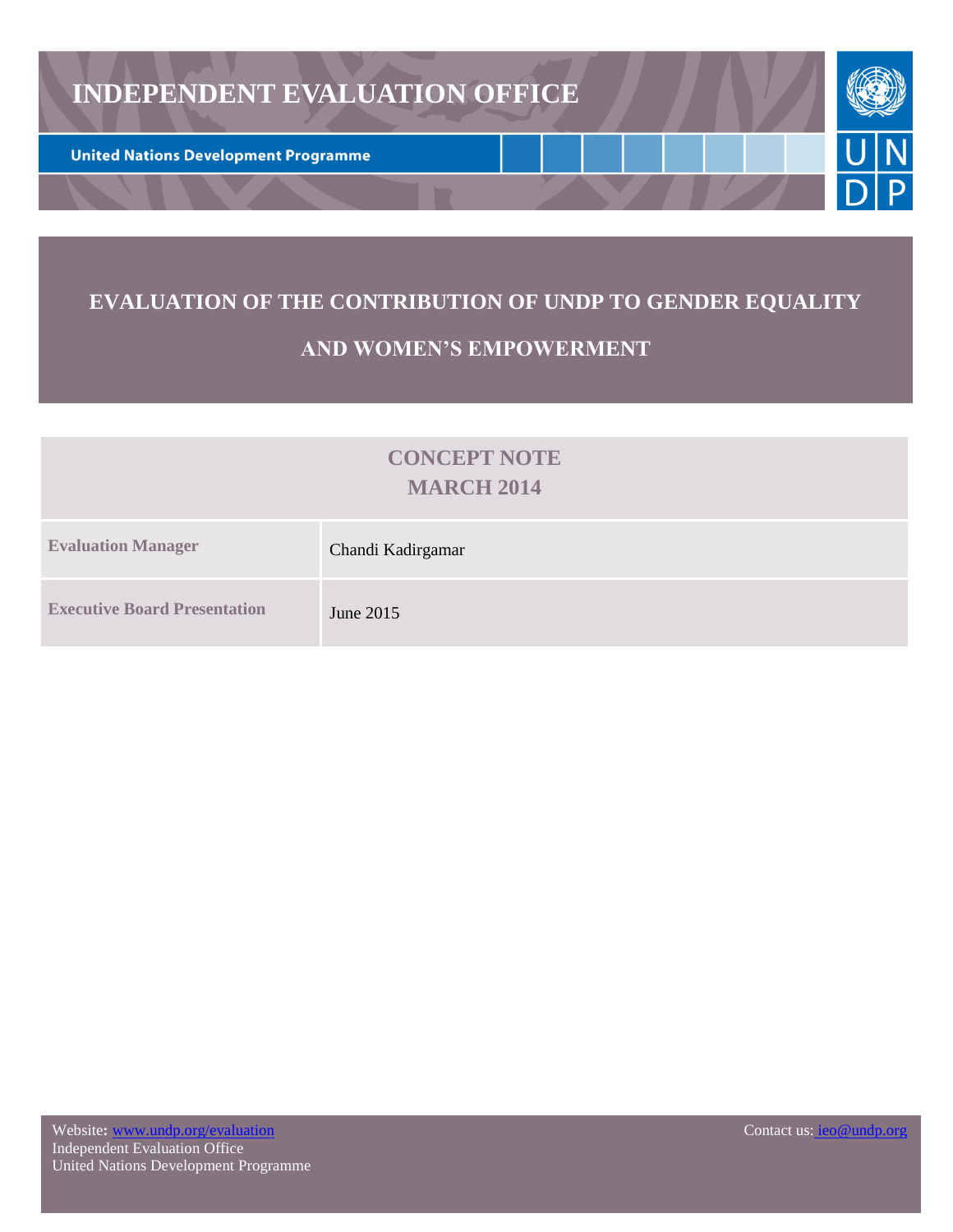# **INTRODUCTION**

In 2014, the Independent Evaluation Office (IEO) of the United Nations Development Programme (UNDP) will conduct a thematic evaluation of the contribution of UNDP to Gender Equality and Women's Empowerment (GEWE). The frames of reference for the evaluation will be the UNDP Strategic Plan (2008 – 2013) and the Gender Equality Strategy (2008 – 2013). As the second Evaluation Office exercise dedicated to the theme, this evaluation will assess the overall performance of UNDP in mainstreaming gender and the organization's contribution to development and institutional change in gender equality and women's empowerment.

The mandate for this evaluation is found in decision 2010/15 of the UNDP Executive Board approving the Evaluation Plan for UNDP in June 2010 (DP/2010/19). The evaluation will be carried out within the overall provisions contained in the UNDP Evaluation Policy with the following purposes:

- 1. To provide substantive support to the Administrator's accountability function in reporting to the Executive Board;
- 2. To support greater UNDP accountability to global and national stakeholders and development partners;
- 3. To serve as a means of quality assurance for UNDP interventions globally;
- 4. To contribute to learning at corporate, regional and country levels.

## **BACKGROUND**

Gender equality and the empowerment of women are recognized as integral to successful human development. They are major themes in the global commitments emerging from the world conferences of the 1990s and first decade of the 21st century, including the Fourth World Conference on Women and its follow-up, the Millennium Declaration and Millennium Development Goals and their reviews, Security Council Resolution 1325 and the UN World Summit of 2005. In line with these commitments, UNDP adopted gender mainstreaming in all its activities across the board and developed a Gender Equality Strategy<sup>1</sup> (GES) for the period 2008-2013 which aimed to: (a) develop capacities, in-country and in-house, to integrate gender concerns into all programmes and practice areas; (b) provide gender-responsive policy advisory services that promote gender equality and women's empowerment in the four focus areas of the Strategic Plan; and (c) support specific interventions that benefit women and scale up innovative models.

### **OBJECTIVES AND SCOPE**

The primary objectives of the evaluation are to assess UNDP's contributions to gender equality and women's empowerment during the period 2008-2013; assess the extent to which the Gender Equality Strategy was used and successfully functioned as guidance to UNDP programming in the implementation of the Strategic Plan; and provide actionable recommendations with respect to UNDP's new Gender Equality Strategy (2014 – 2018), considering lessons learned and findings from the previous strategy.

The scope of the evaluation is aligned with the 2008-2013 Strategic Plan's vision of mainstreaming gender throughout the four UNDP focus areas of poverty reduction, democratic governance, crisis prevention and recovery, and energy and environment at the global, regional and country levels. It will cover two distinct but inter-linked results areas as framed in the GES namely: (1) development results and (2) institutional change, and will assess the extent to which the GES functioned as "an integrating dimension of UNDP's work"<sup>2</sup> in the implementation of the Strategic Plan. (It should be noted that this is not an evaluation of the content of the GES as a stand-alone document. Instead it is an inquiry of the extent to which the GES was effective in

 $\overline{\phantom{a}}$ 

<sup>1</sup> The Gender Equality Strategy was developed largely in response to an independent evaluation conducted by IEO and published in 2005, entitled "Evaluation of Gender Mainstreaming in UNDP" which had concluded that UNDP had not effectively engendered its development programmes.

<sup>2</sup> UNDP, Gender Equality Strategy 2008-2013, p.2.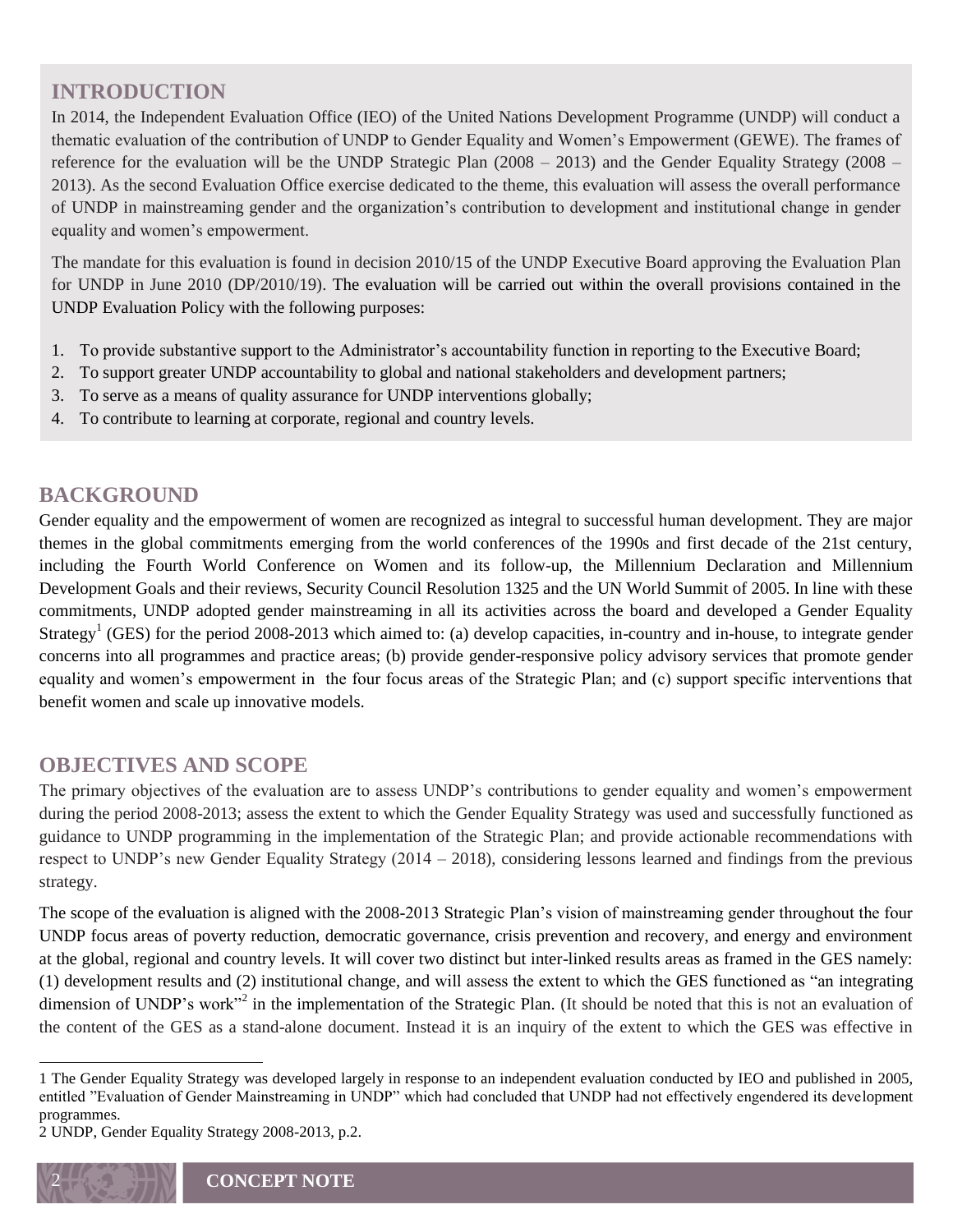guiding the institutional and development contributions UNDP made to gender equality and women's empowerment during the implementation of the 2008-2013 Strategic Plan).

# **EVALUATION CRITERIA & QUESTIONS**

The evaluation questions below will be assessed using the standard evaluation criteria of relevance, effectiveness, efficiency and sustainability:

- 1. To what extent has UNDP's work on GEWE contributed to UNDP's gender explicit development results<sup>3</sup>?
- 2. Has UNDP taken the necessary steps to bring about significant change in GEWE?
- 3. How has UNDP contributed to development results being gender responsive<sup>4</sup> and transformative<sup>5</sup>?
- 4. How successful has UNDP been in promoting gender responsive change at the policy, technical and cultural levels?

The evaluation criteria that will be used include: relevance, effectiveness, efficiency and sustainability. Some indicative questions follow:

#### Relevance

The evaluation will assess the overall relevance and effectiveness of UNDPs approach to GEWE, covering in broad terms, its entire programmatic and geographic scope.

How relevant has UNDP's work on GEWE been in contributing to UNDP's development results?

#### Effectiveness

- How effective has UNDP been in contributing to UNDP's gender explicit development results?
- How effectively has UNDP contributed to development results being gender responsive and transformative?
- How effectively UNDP taken the necessary steps to bring about significant change in GEWE?
- How effectively has it been in promoting gender responsive change at the policy, technical and cultural levels, particularly within the organization?

#### Efficiency

Where appropriate, the evaluation will cover efficiency-related issues, particularly in order to understand management arrangements and the operational realities of implementing the GES and its linkages with UNDP programme implementation mechanisms and modalities at the regional and country levels.

- How efficiently has UNDP used its resources working on GEWE to contribute to UNDP's development results?
- How efficiently has UNDP used its resources in terms of promoting gender responsive programming and fostering institutional change?

## **APPROACH**

 $\overline{\phantom{a}}$ 

The evaluation will analyze whether and how development and institutional results have delivered against the stated intent and results as articulated in the Strategic Plan and the GES. The evaluation will trace the logic (theory of change) of how the GES was envisaged to elaborate on the Strategic Plan and its influence on UNDP's contribution to GEWE. It will then examine the evidence of UNDP's contributions and whether they have been relevant, delivered efficiently and effectively, and are likely to be sustainable in terms of gender equality and women's empowerment results.

<sup>3</sup> Table 1 of the GES document presents the gender explicit outcomes derived from the Strategic Plan (in red) and supplements these with indicative GES outcome indicators for each of the four thematic goals.

<sup>4</sup> Gender responsiveness implies consciously creating an environment that reflects an understanding of the realities of the lives of women or men within their social setting.

<sup>5</sup> Making results gender transformative means considering not only symptoms of gender inequality but also how produce results that address the social norms, behaviors, and social systems that underlie them.